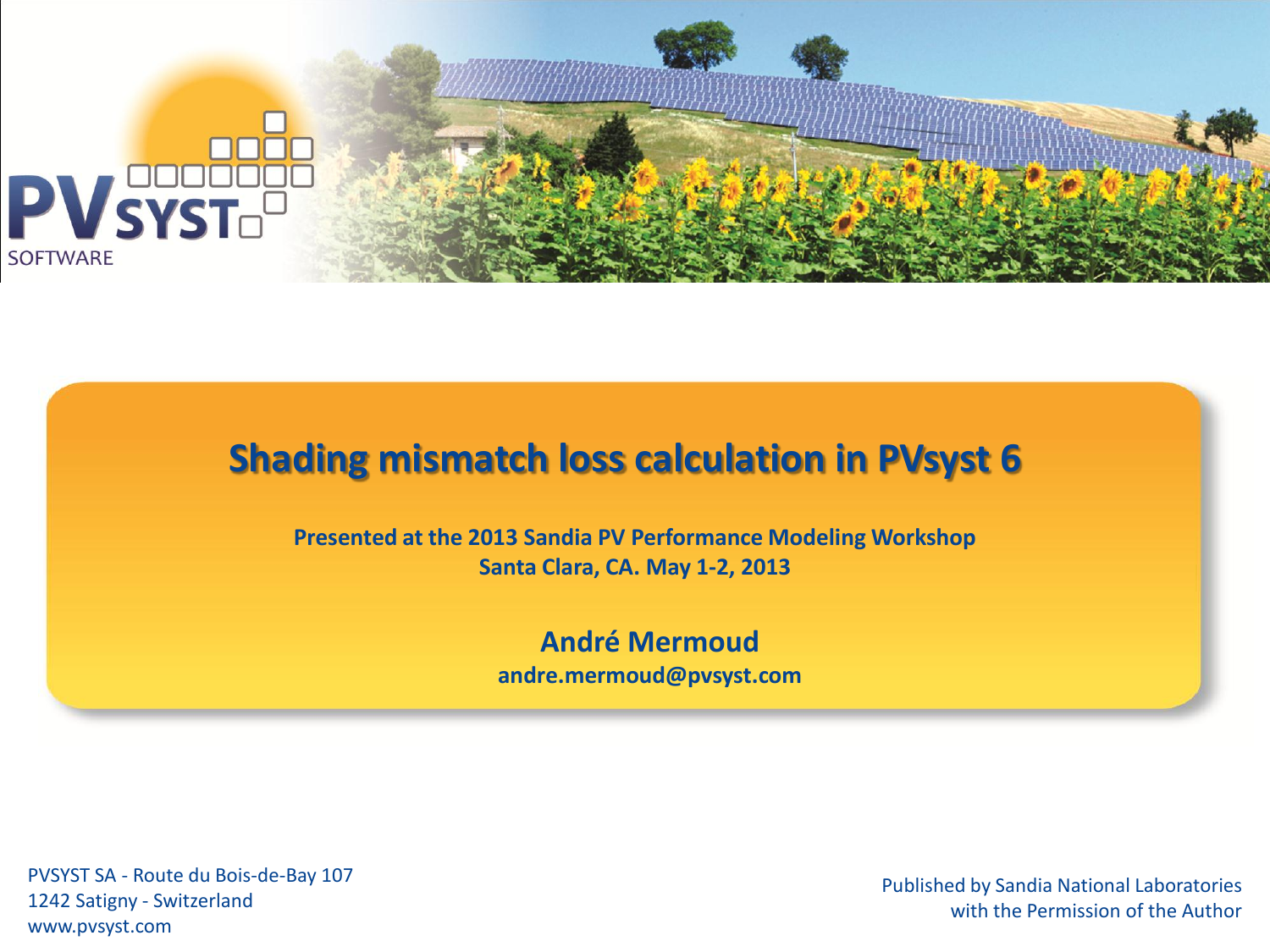# **Contents**

- Near Shadings : shading factor on Beam
- Shading factor on Diffuse and Albedo
- Electrical losses "according to strings" (Version 5)
- Module Layout: electrical effect on the I/V curves
- "Irradiance" and "Electrical" shading losses (Version 6)
- Application to sheds (rows) arrangement

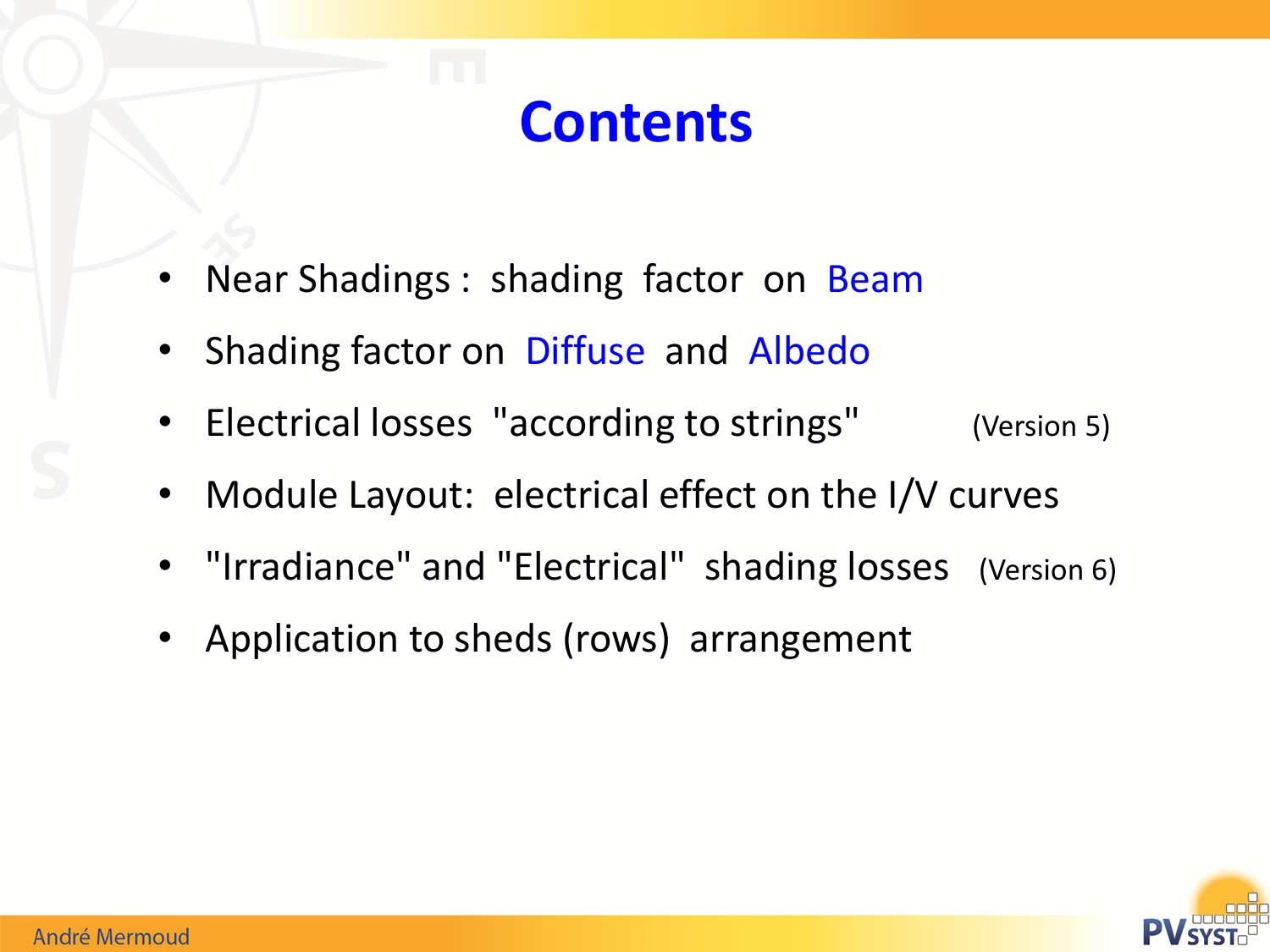#### **Near shadings: shading factor**

"Near shadings" definition: the obstacles draw visible shades on the array



Definition of the Shading Factor :

Ratio of the Shaded area to the total sensitive area (for a given sun's position)

Acts on the beam component

PVsyst creates a

Table of shading factors

for any direction of the space

|  |  |  | Shading factor table (linear), for the beam component |  |
|--|--|--|-------------------------------------------------------|--|
|  |  |  |                                                       |  |

| Azimuth -180° |       | $-160^{\circ}$ | $-140^{\circ}$                            | $-120^{\circ}$ | $-100^{\circ}$                                     | $-80^{\circ}$ | -nn*   | $-40^\circ$ | $-20^{\circ}$ | U,    | $20^{\circ}$ | $40^{\circ}$ | 60°   | 80°   | 100*  | 120°  | $140^{\circ}$ | $160^{\circ}$ | $180^{\circ}$            |
|---------------|-------|----------------|-------------------------------------------|----------------|----------------------------------------------------|---------------|--------|-------------|---------------|-------|--------------|--------------|-------|-------|-------|-------|---------------|---------------|--------------------------|
| Height        |       |                |                                           |                |                                                    |               |        |             |               |       |              |              |       |       |       |       |               |               |                          |
| $90^{\circ}$  | 0.000 | 0.000          | 0.000                                     | 0.000          | 0.000                                              | 0.000         | 0.000  | l 0.000     | 0.000         | 0.000 | 0.000        | 0.000        | 0.000 | 0.000 | 0.000 | 0.000 | 0.000         | 0.000         | 0.000                    |
| $80^{\circ}$  | 0.000 | 0.000          | 0.000                                     | 0.000          | 0.000                                              | 0.000         | 0.000  | l 0.000     | 0.000         | 0.000 | 0.000        | 0.000        | 0.000 | 0.000 | 0.000 | 0.000 | 0.000         | 0.000         | 0.000                    |
| $70^{\circ}$  | 0.000 | 0.000          | 0.000                                     | 0.000          | 0.000                                              | 0.000         | 0.000  | l 0.000     | 0.000         | 0.000 | 0.000        | 0.000        | 0.000 | 0.000 | 0.000 | 0.000 | 0.000         | 0.000         | 0.000                    |
| 60°           | 0.000 | 0.000          | 0.000                                     | 0.000          | 0.000                                              | 0.000         | 0.000  | 10.000      | 0.000         | 0.000 | 10.000       | 0.000        | 0.000 | 0.000 | 0.000 | 0.000 | 0.000         | 10.000        | 0.000                    |
| 50°           | 0.000 | 0.000          | 0.000                                     | 0.000          | 0.000                                              | 0.000         | 0.000  | 10.000      | 0.000         | 0.000 | 10.000       | 0.000        | 0.000 | 0.000 | 0.000 | 0.000 | 0.000         | 0.000         | 0.000                    |
| $40^{\circ}$  | 0.000 | 0.000          | 0.000                                     | 0.000          | 0.000                                              | 0.000         | 0.000  | l 0.000     | 0.000         | 0.000 | 0.000        | 0.000        | 0.000 | 0.000 | 0.000 | 0.000 | 0.000         | 0.000         | 0.000                    |
| $30^{\circ}$  | 0.000 | 0.000          | 0.000                                     | 0.000          | 0.000                                              | 0.000         | 0.000  | 0.008       | 0.003         | 0.000 | 0.000        | 0.000        | 0.000 | 0.000 | 0.000 | 0.000 | 0.000         | 0.000         | 0.000                    |
| $20^{\circ}$  | 0.000 | in non         | 10.000                                    | l 0.000        | 0.000                                              | 0.000         | 0.000  | 0.000       | 0.088         | 0.057 | 0.070        | 0.026        | 0.000 | 0.000 | 0.000 | 0.000 | 0.000         | 0.000         | 0.000                    |
| $10^{\circ}$  |       |                | Behind   Behind   Behind   Behind   0.000 |                |                                                    | 0.000         | 10.033 | 0.471       | 0.314         | 0.191 | 0.172        | 0.071        | 0.017 | 0.057 | 0.083 | 0.083 | 0.000         |               | Behind Behind            |
| 2°            |       |                |                                           |                | Behind   Behind   Behind   Behind   Behind   0.000 |               | 10.033 | 0.479       | 0.335         | 0.195 | 0.172        | 0.217        | 0.498 | 0.719 | 0.759 | 0.165 |               |               | Behind   Behind   Behind |

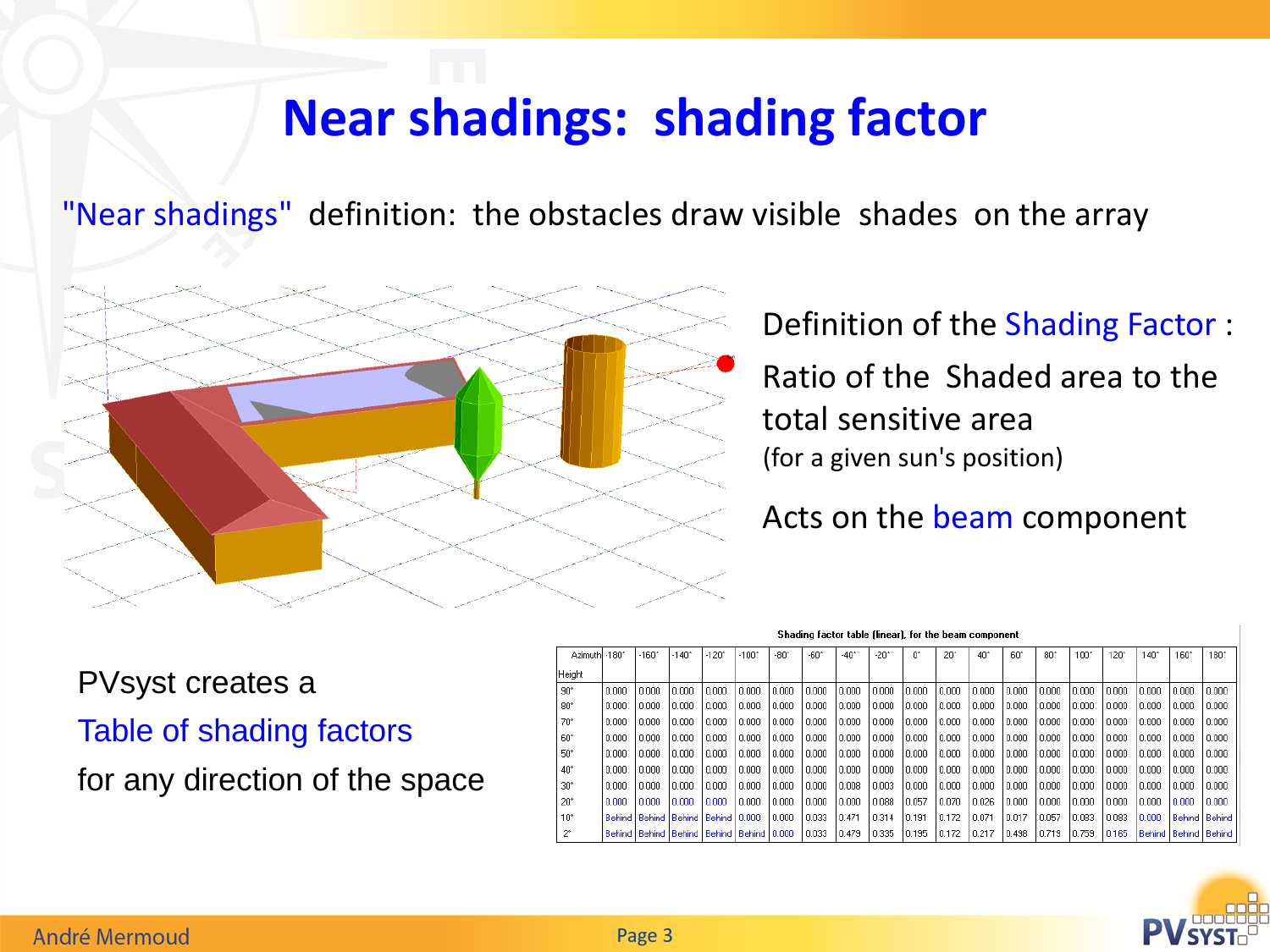## **Shading factor on diffuse**

#### If we assume that the diffuse is isotropic

- i.e. the received irradiance is identical whatever the direction of the space (This is a reasonable hypothesis when considering the diffuse all over the year, i.e. including covered weathers )
- $\Rightarrow$  The shading factor for diffuse is calculated as an integral of the shading factor over all sky directions "seen" by the plane of the array (orange slice between the horizontal and collector planes)

This is independent on the sun's position and therefore:

- $\triangleright$  constant over the year
	- (to be applied to the diffuse component at each simulation time step)
- $\triangleright$  characteristic of the geometry of the system itself (not the latitude)

NB: This integral is computed using the shading factor table

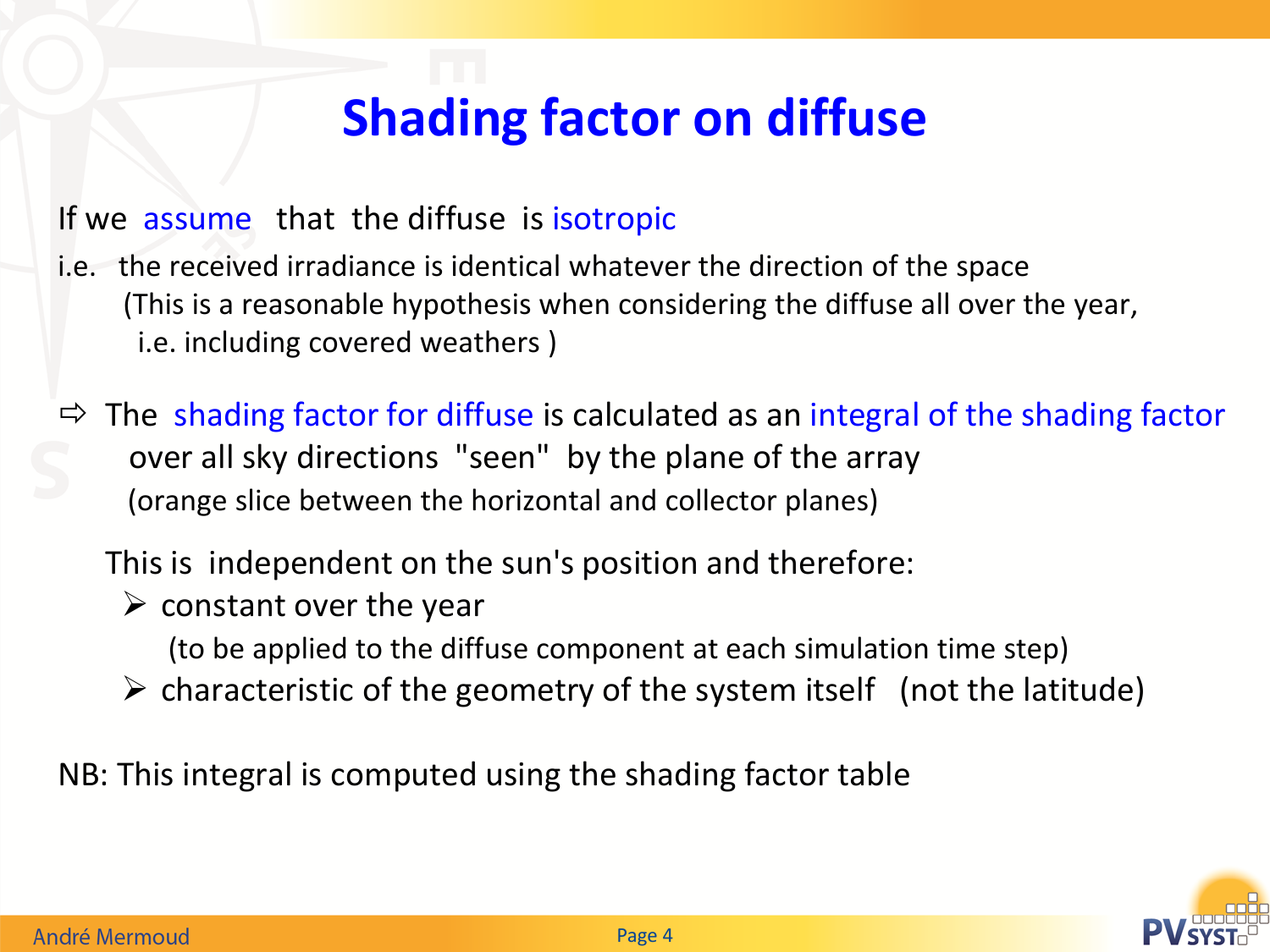## **Shading factor on albedo**

- Hypothesis: the albedo is from far ground reflexions  $\Rightarrow$  if an obstacle is on the ground, no albedo from this direction
- By analogy to transposition models : albedo is proportionnal to the incidence angle of the ground for this given direction,
- $\Rightarrow$  Shading factor on albedo = integral of this "ground shading factor" over the portion of sphere between the ground and the prolongation of the collector plane below ground

As for diffuse factor, this is independent on the sun's position, therefore:

 $\triangleright$  constant over the year

(to be applied to the albedo component at each simulation time step)

- $\triangleright$  characteristic of the geometry of the system
- NB: For rows arrangement the SF on albedo is  $(n-1) / n$  (n = nb of rows)

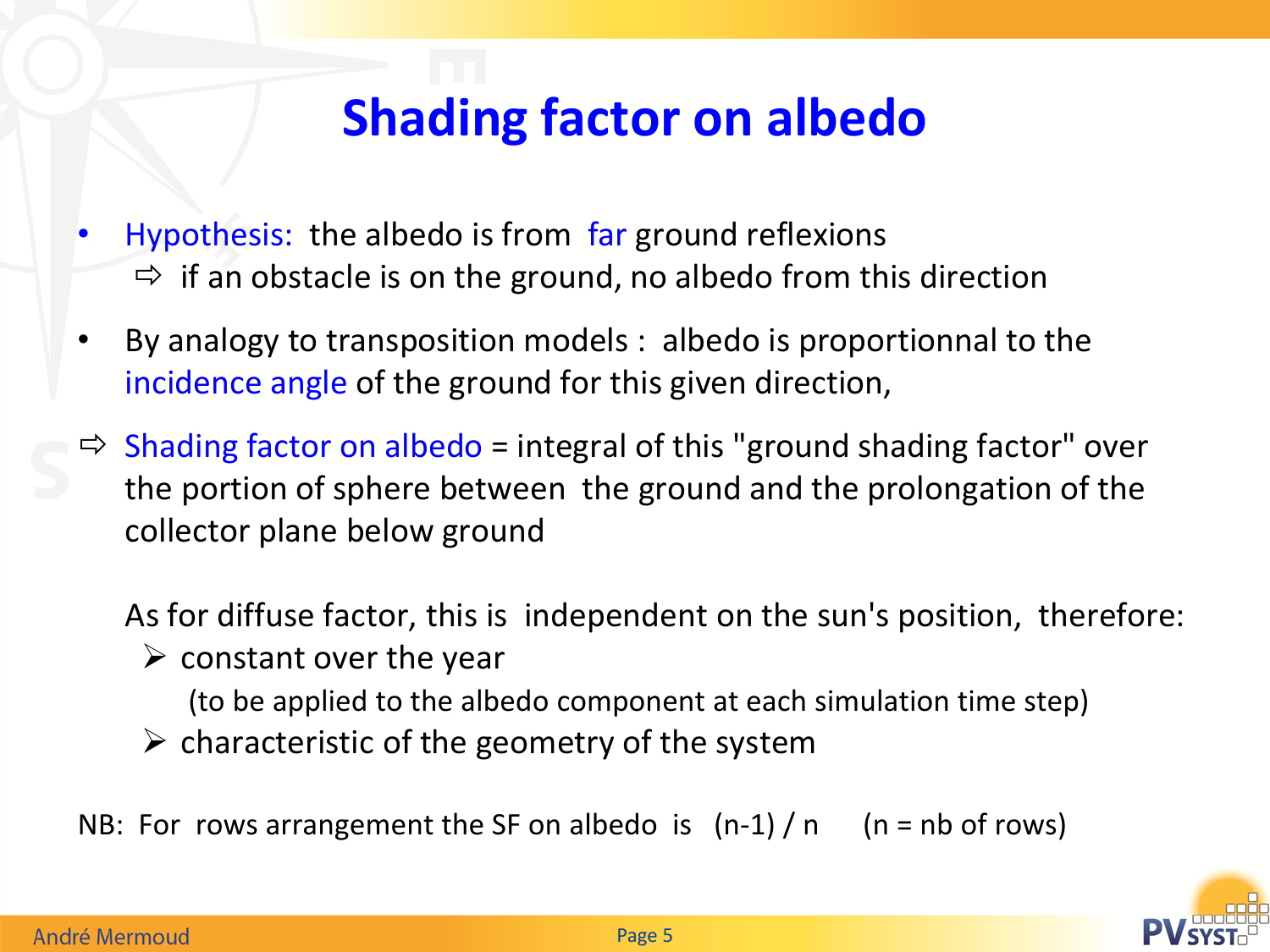# **Shading factor "according to strings"**

Strong Hypothesis: when one cell of a string is shaded, the whole string becomes electrically inactive



#### Shading Factor "according to strings"

The array is partitioned into rectangles, each rectangle represents a full string (yellow)

SF according to strings =

yellow + grey areas / total area

Acts on the beam component

"Linear" or "irradiance" losses: effect of grey areas

 Electrical losses: effect of yellow areas (weighted by a parameter "Fraction for electrical shadings")

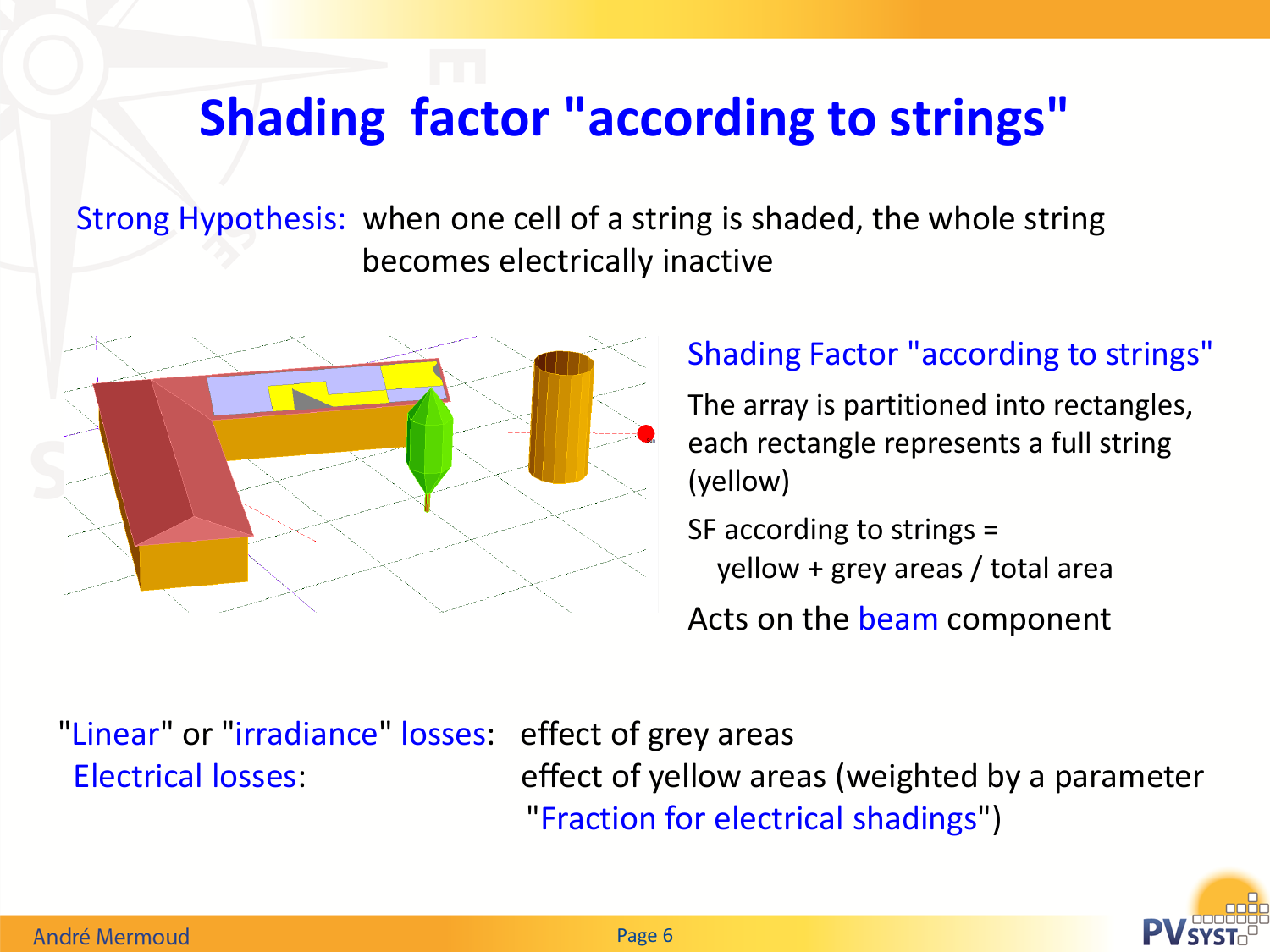#### **Shading on one cell in a module**

One cell shaded at 80%  $\Rightarrow$  the Isc of the cell drops by 80%



By-pass diodes: derive the current in this sub-module

The I/V characteristics is about the same for 1 or several shaded cells

When the current exceeds Isc :

- $\Rightarrow$  the cell is reverse-biased
- $\Rightarrow$  the absorbed power becomes very high (hot spot)



 $\Rightarrow$  We should treat each I/V curve at the sub-module level



#### André Mermoud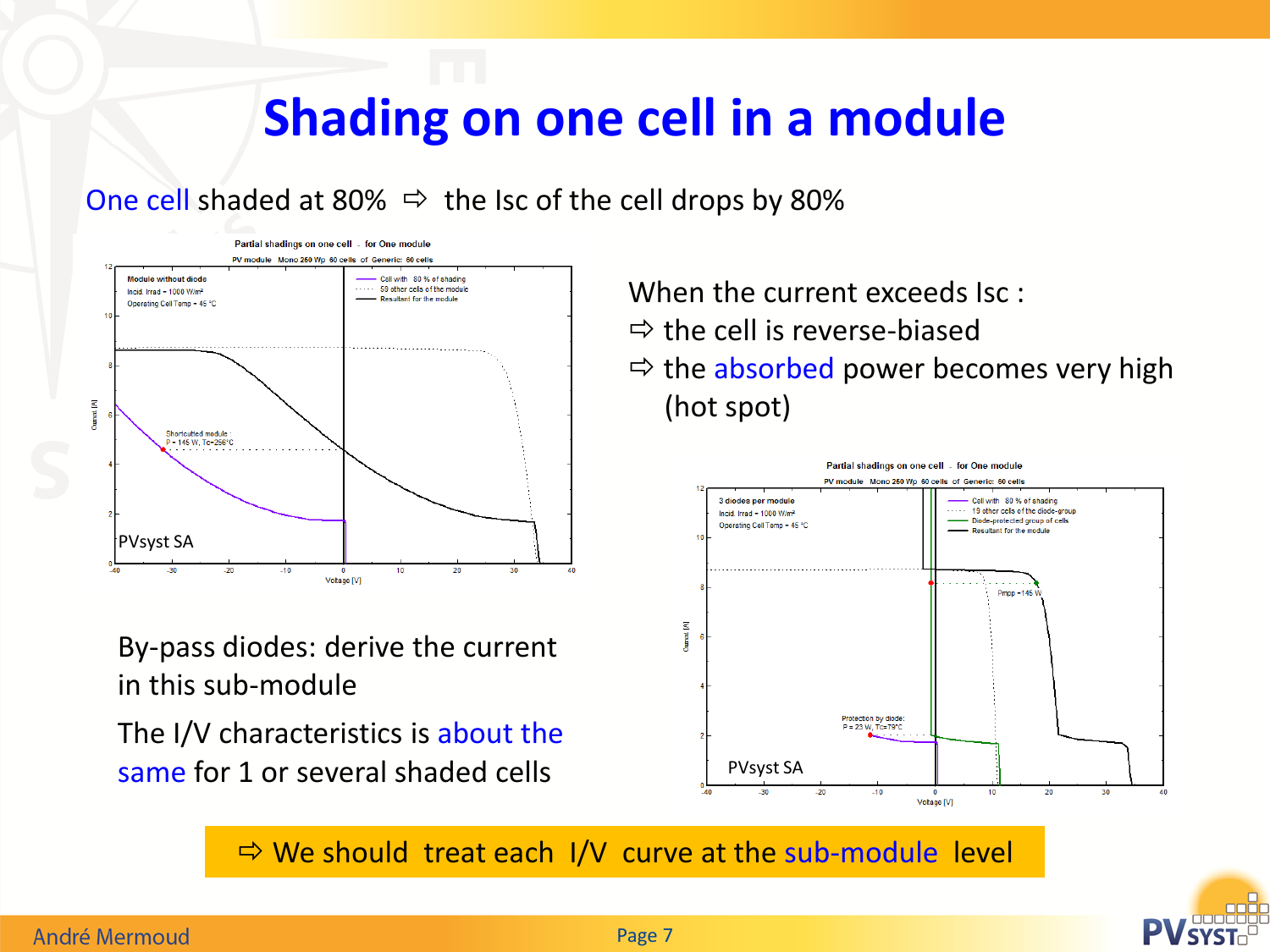#### **Shading on one cell in an array**

One cell shaded in an array of 5 modules in series and 3 modules in parallel: 900 cells



Partial shadings on one cell - for an array of 3 strings of 5 modules

1 shaded cell : 0.09% of cells  $\Rightarrow$  3.5% loss on Pmpp !

The Pmpp operating point is chosen by the inverter

The reverse current in the submodule may be very high

The string resulting I/V depends on the number of

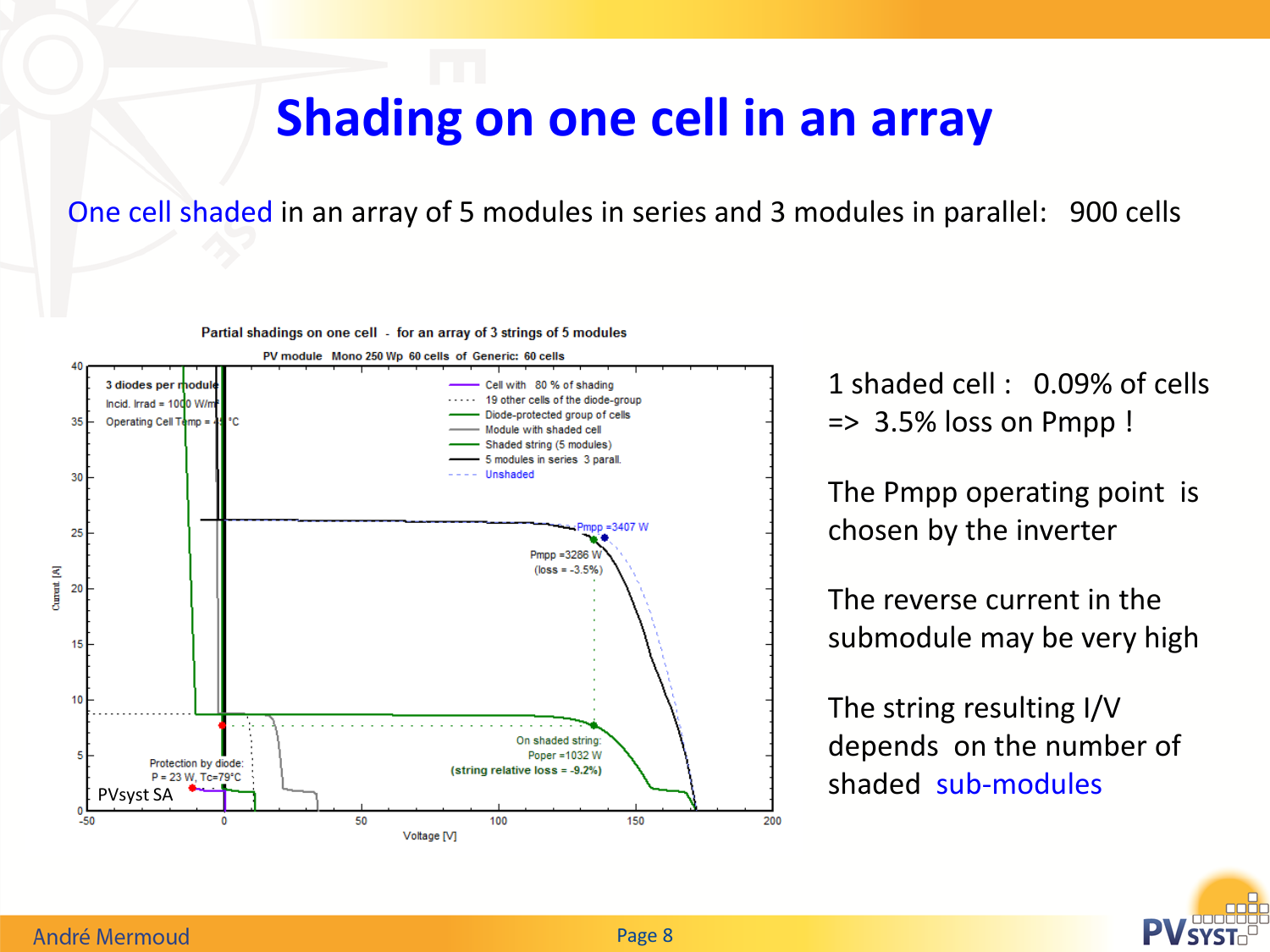## **Module Layout definition**

Calculation requires positioning all modules (sub-modules) on all shading areas defined in the 3D part

Modules may be automatically positioned:

in portrait/landscape orientation

- with specified spacing
- specified nb. of diodes in each module
- specify orientation of submodules

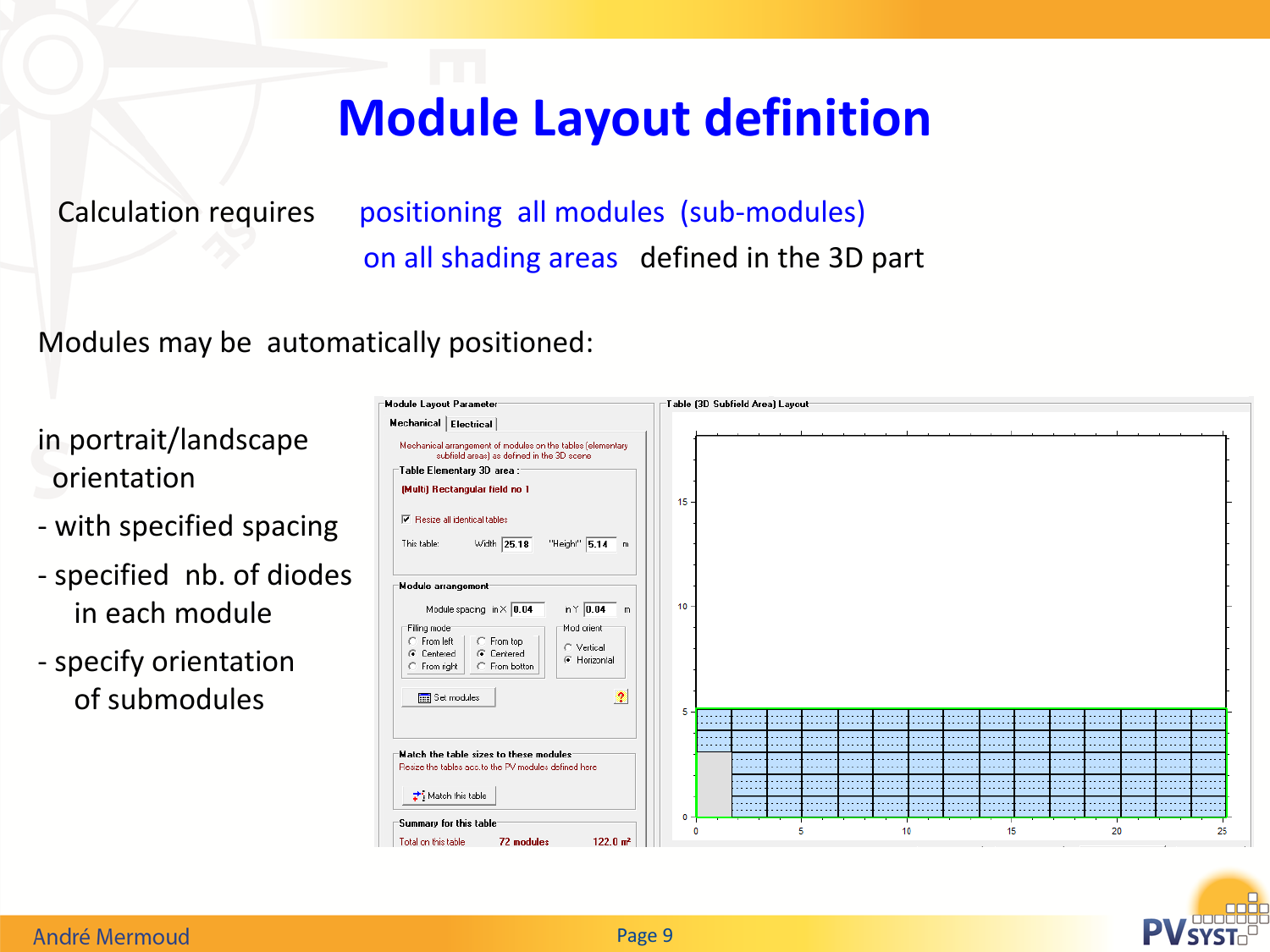#### **"Irradiance" or "Linear" shading factor**

The 3D calculation identifies the shading state of each corner of each sub-module

Sub-modules with 1 corner shaded: 25% shaded 2 corners shaded: 50% shaded

- 3 corners shaded: 75% shaded
- NB:  $\Rightarrow$  little uncertainty on sub-modules of the shade border Resolution: with 6" cells, 1 sub-module  $\approx 0.5$  m<sup>2</sup>

| 5 -   | S#5 | S#5  | S#5  | S#6  | \$#6 |      | S#6 I S#6 | S#6.       | S#6        | \$#6       | S#G        | S#6        | S#6        | \$#6       | \$#6 |  |
|-------|-----|------|------|------|------|------|-----------|------------|------------|------------|------------|------------|------------|------------|------|--|
|       | S#3 | \$43 | S#3  | \$#3 | \$#3 | \$43 | \$44      | S#4        | S#4        | S#4        | .8#4       | S#4        | \$45       | S#5        | S#5  |  |
|       |     | S#3  | \$#3 | S#3  | S#3  | S#3  | \$#3      | S#4        | S#4        | S#4        | S#4        | <b>S#4</b> | S#4        | S#5        | S#5  |  |
|       |     |      |      |      |      |      |           | <b>S#2</b> | S#2        |            | <b>S#2</b> | <b>S#2</b> | S#2        | <b>S#5</b> | S#5  |  |
| $0 -$ |     |      |      |      |      |      |           | <b>S#2</b> | <b>S#2</b> | <b>S#2</b> | S#2        |            | <b>S#2</b> | <b>S#5</b> | S#5  |  |
|       |     |      |      |      |      |      |           |            |            |            |            |            |            |            | 25   |  |

Linear Shading Factor = Nb of shaded sub-modules / Total nb. of sub-modules



 $\mathbf{I}$ 

 $\mathbf{I}$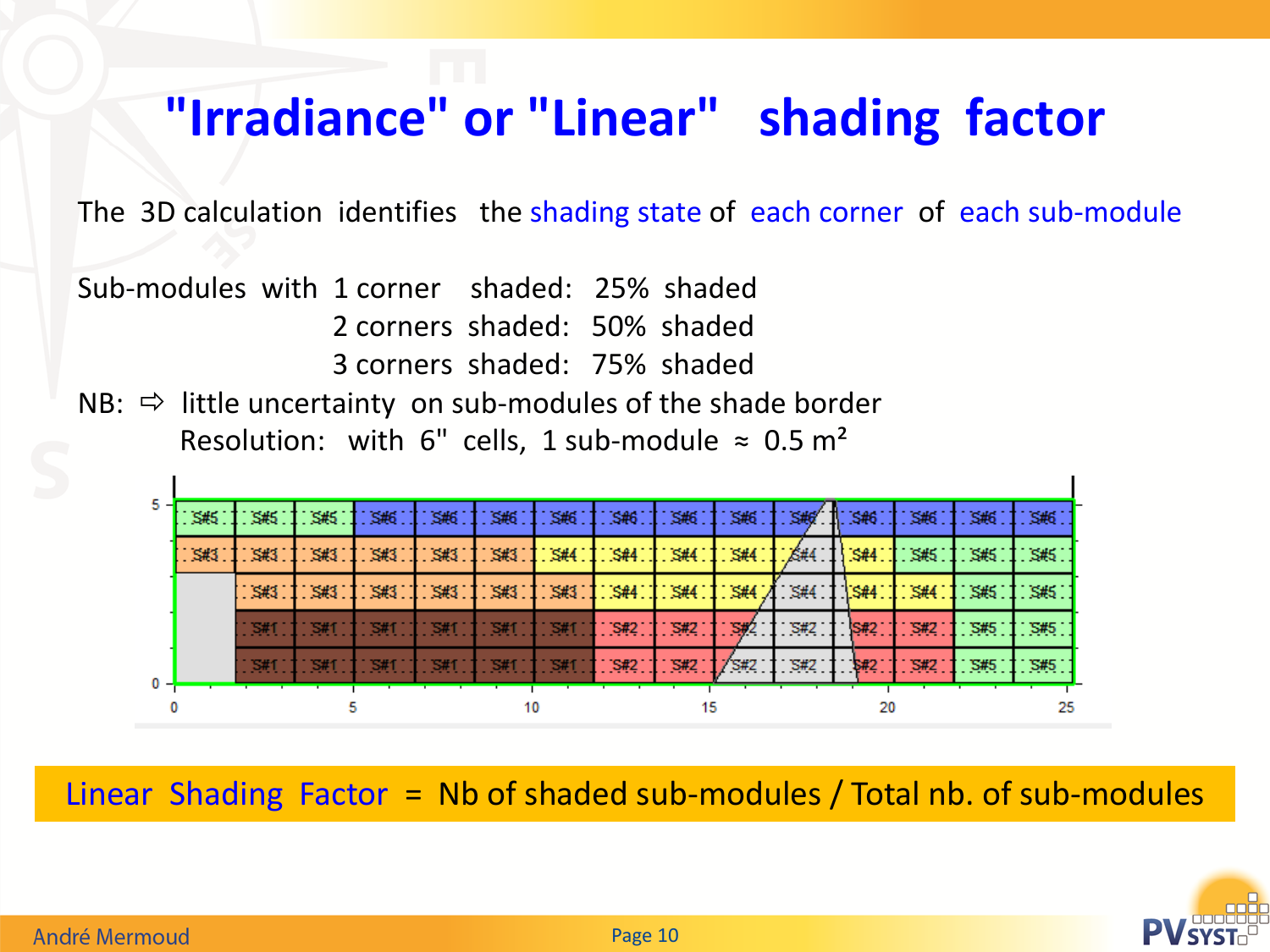## **Electrical shading calculation**

Attribute each module to an electrical string (i.e. to an inverter input)

| 5 H | S#5 | S#5       | S#5  | \$46 | \$46 | S#6  | S#6  | S#6        | \$46       | \$46       | S#6'       | $\mathbb{T}$ : S#6 | \$46       | S#6   | S#6 |
|-----|-----|-----------|------|------|------|------|------|------------|------------|------------|------------|--------------------|------------|-------|-----|
|     | S#3 | S#3       | S#3  | S#3  | S#3  | S#3  | \$44 | \$44       | S#4        | \$44       | 5#4        | <b>S#4</b>         | S#5        | - S#5 | S#5 |
|     |     | S#3       | \$H3 | \$H3 | \$43 | \$H3 | \$43 | S#4        | S#4        | \$44       | \$#4       | S#4                | S#4        | S#5   | S#5 |
|     |     | <b>S#</b> |      |      |      |      |      | <b>S#2</b> | S#2        | S#         | <b>S#2</b> | <b>S#2</b>         | S#2        | S#5   | S#5 |
|     |     | SШ        |      |      |      |      |      | <b>S#2</b> | <b>S#2</b> | <b>S#2</b> | <b>S#2</b> | <b>S#2</b>         | <b>S#2</b> | S#5   | S#5 |
| 0 - |     |           |      |      |      |      |      |            | 15         |            |            |                    |            |       | 25  |

| Here: Inv. 1 |        | S#1, S#2, S#3 |  |
|--------------|--------|---------------|--|
|              | Inv. 2 | S#4, S#5, S#6 |  |

Calculate the I/V curve for each input of each inverter:

- Add the voltage of each sub-module => I/V curve of each string
- Add the current of each string

=> inverter input's I/V curve

Calculate the Pmpp

Compare to unshaded Pmpp

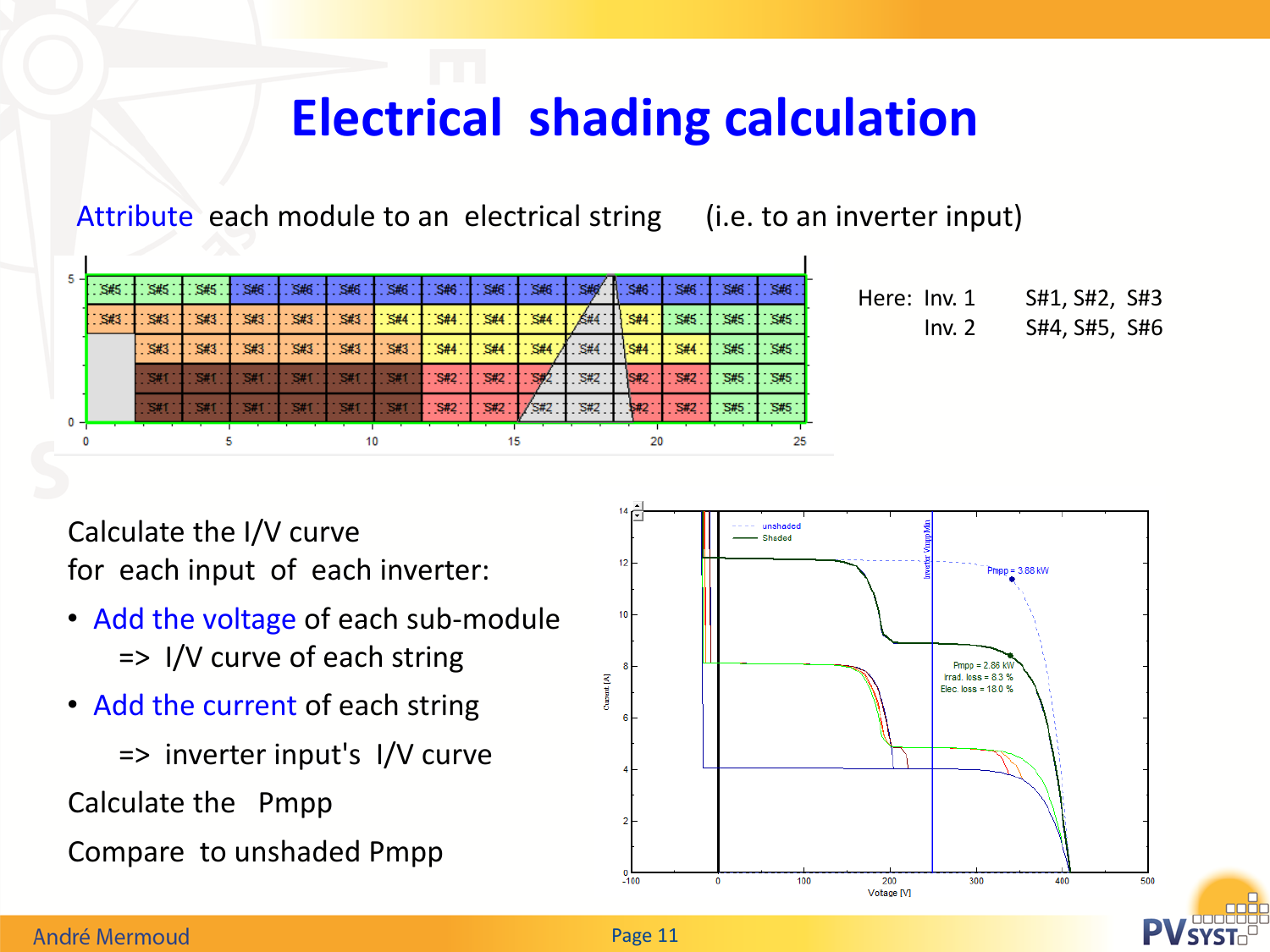## **Detailed Shading Loss calculation**

The calculation and interpretation involves the irradiance components in different ways :



Linear or Irradiance  $loss = Diffuse + Albedo + Bean$  losses (grey contributions) Electrical shading  $loss$  = calculated as the balance of all these losses

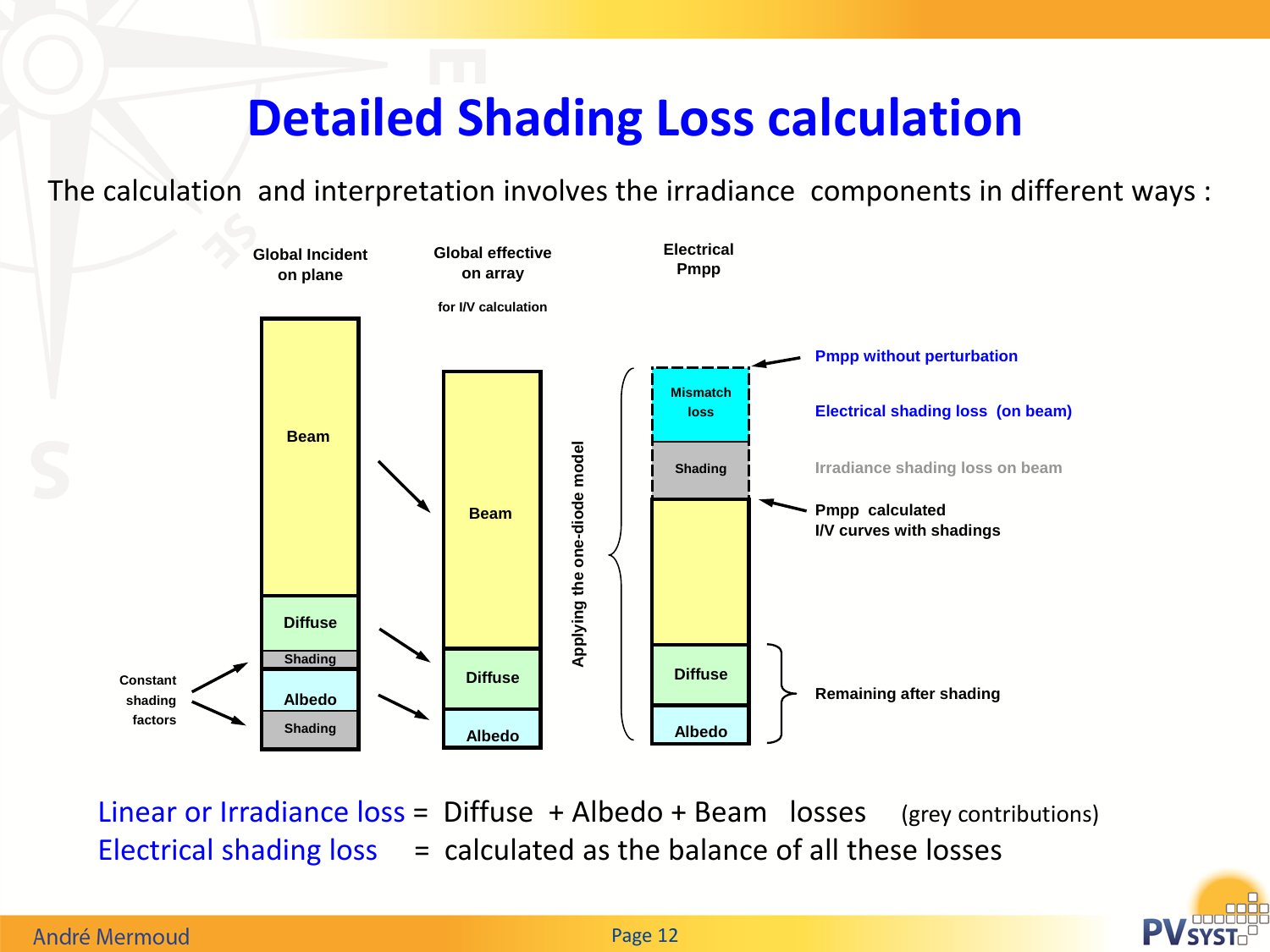## **Simulation results**



The "Module Layout" approach is suited for little systems ( say, < 50 kWp) The shading calculation "according to strings" should be used for big systems. (It will produce an array "electrical loss" contribution in the same way).

Comparing results of both methods allows a determination of the "Fraction for electrical shadings" involved in the strings approach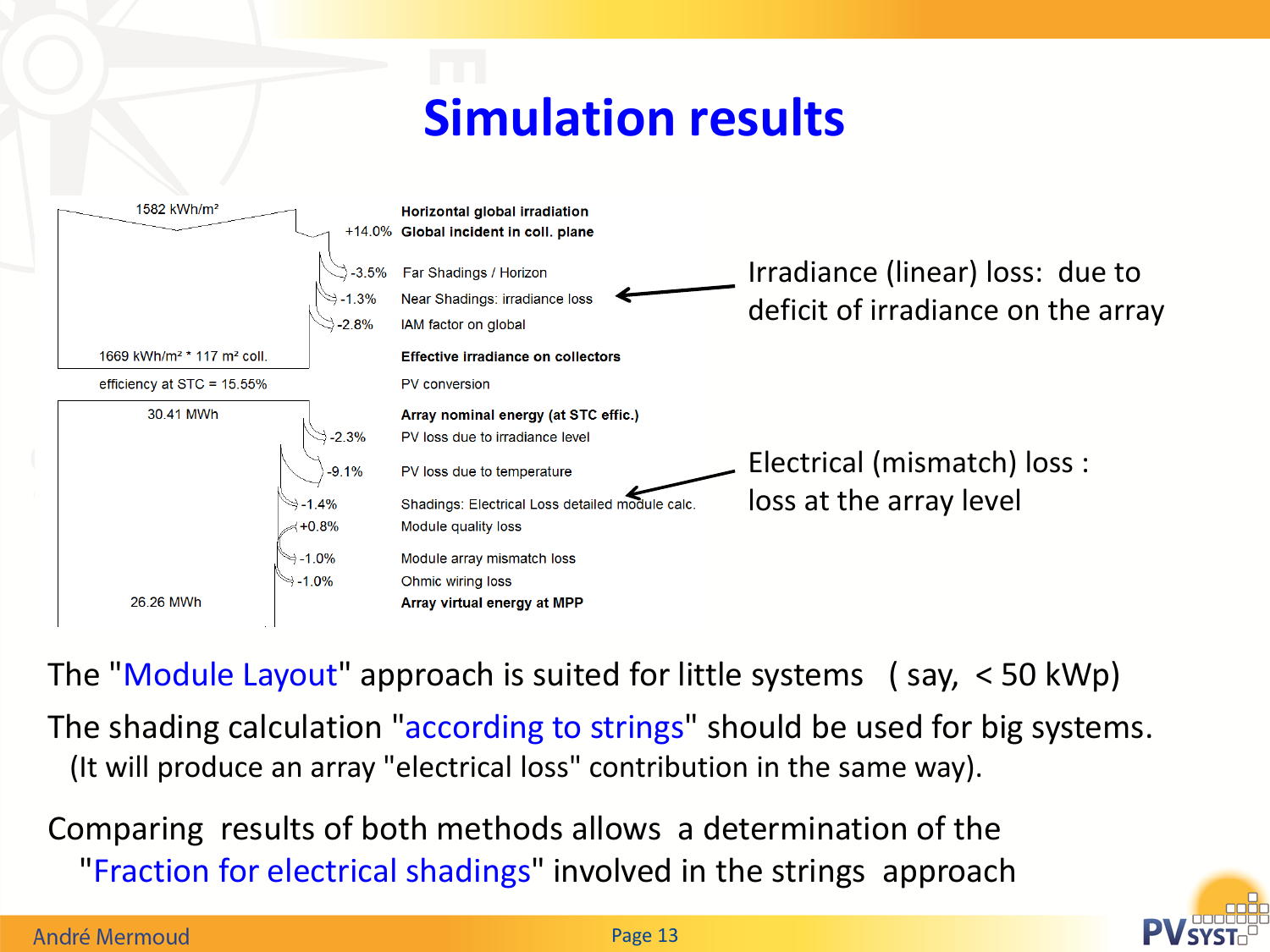## **Application: Sheds (rows) arrangement**

Relevant parameters :

- plane tilt
- Limit Angle
- GCR = Width / Pitch





Shading factor on diffuse: depends on the geometry only !

Factor independent on Latitude

 $Loss = Diffuse \cdot Factor$ 

 dependent on the climate (due to Diffuse/Global ratio)



#### André Mermoud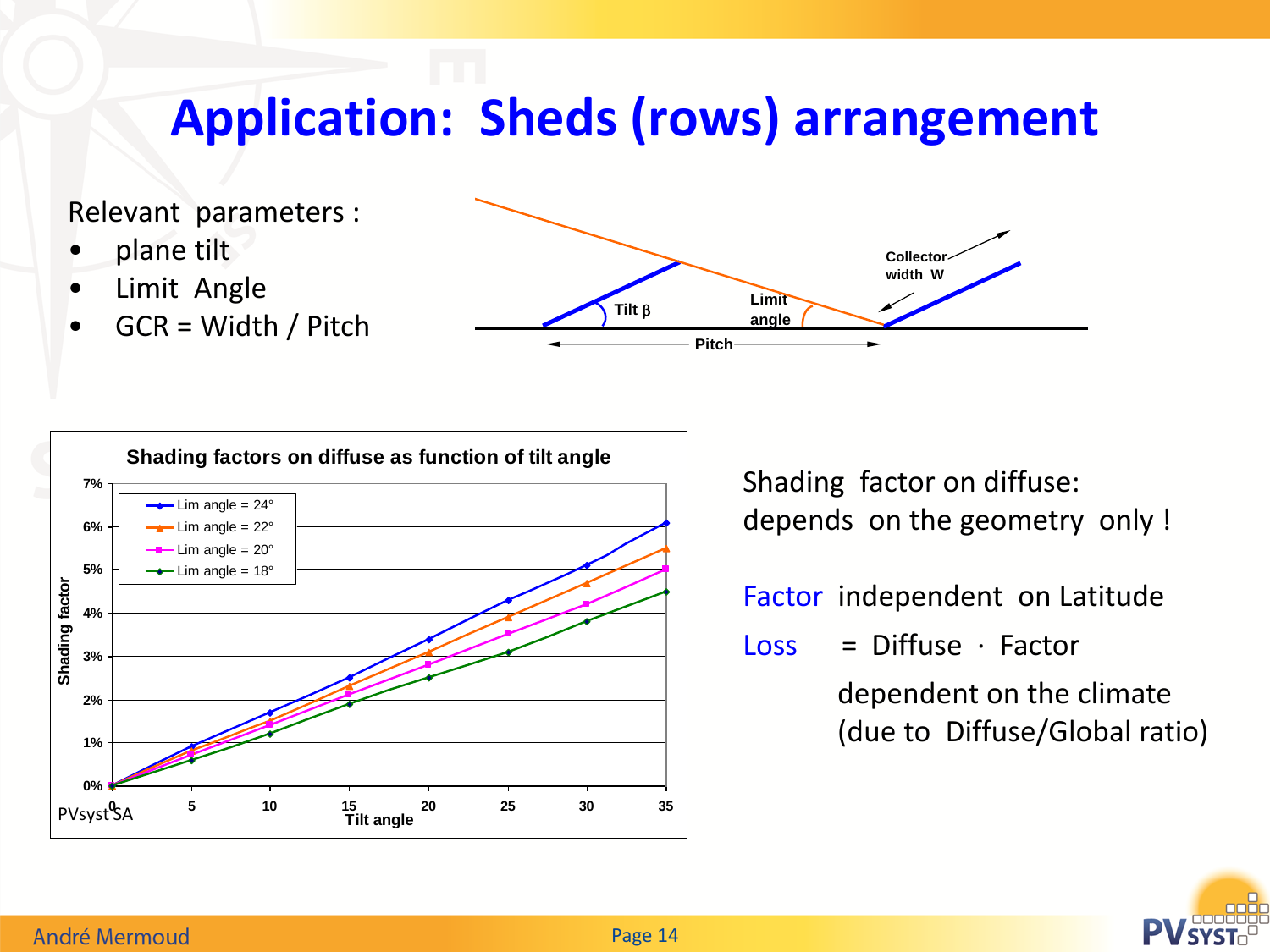## **Losses contributions in Sevilla**

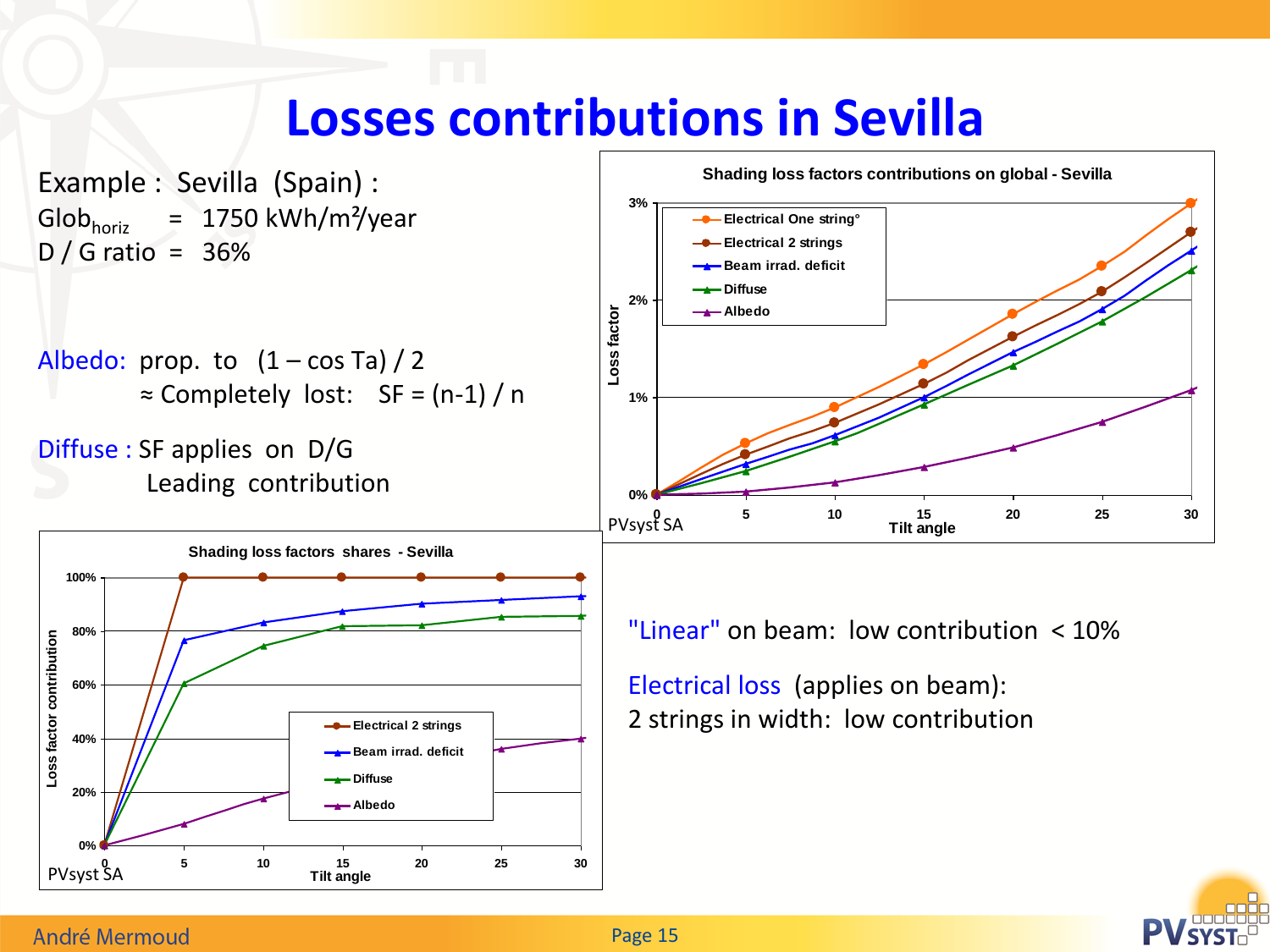## **Electrical loss in sheds**

Different string layouts with 4 modules in width :



|               |          | Calculation mode |               |               |
|---------------|----------|------------------|---------------|---------------|
|               | Linear   | "Acc to          | <b>Module</b> | <b>Submod</b> |
|               | shadings | strings"         | layout        | bottom        |
|               |          |                  |               |               |
| <b>Case A</b> | 3.40%    | 0.43%            | 0.41%         | 33%           |
| <b>Case B</b> | 3.40%    | 0.92%            | 0.69%         | 17%           |
| <b>Case C</b> | 3.40%    | 1.50%            | 0.61%         | 8%            |
| <b>Case D</b> | 3.40%    | 0.92%            | 1.04%         | 100%          |

As soon as 1/3 of sub-modules shaded

- $\Rightarrow$  the string is electrically inactive
- $\Rightarrow$  "Fraction for electrical loss" = 100%



#### Calculation in "Module strings" mode:

- Case A and D: fits correctly
- Case B and C: not all submodules shaded at a time => Fractions for electrical loss < 100%



#### André Mermoud